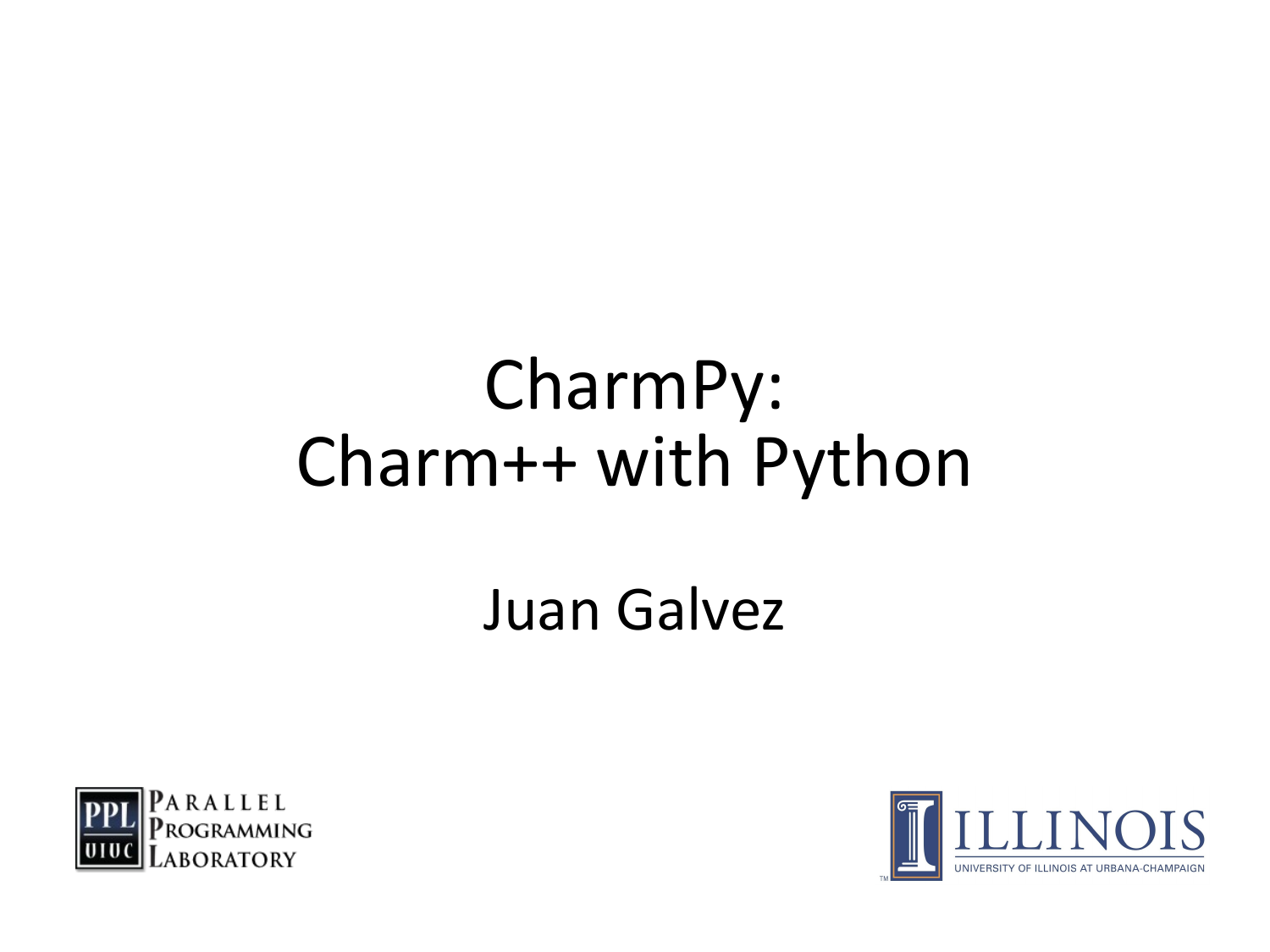# What is CharmPy?

- Write Charm++ programs in Python
- Core runtime functionality in C++

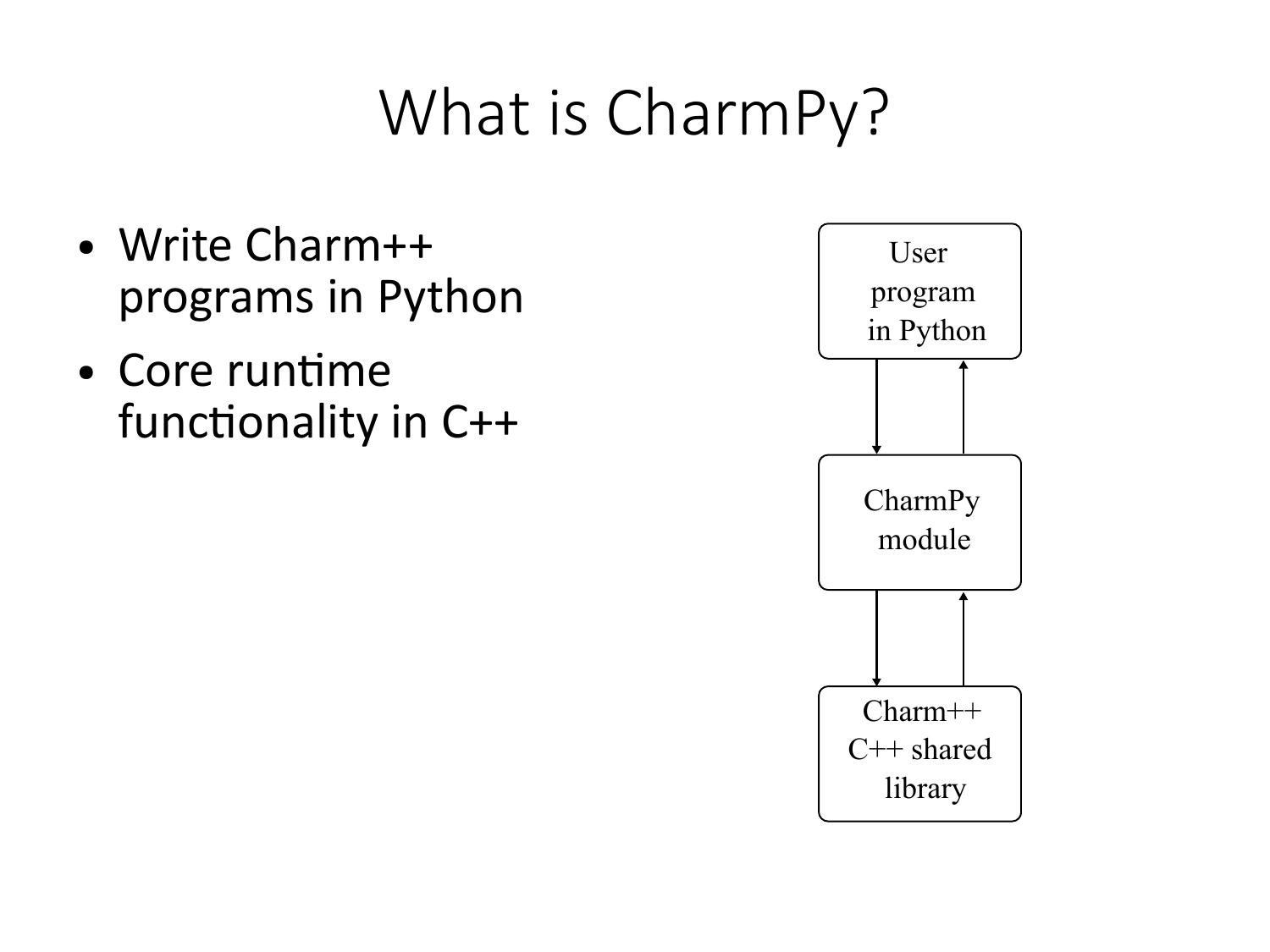# Why Charm++ for Python?

- CharmPy specific features
	- No .ci fle
	- Entry methods can receive any type of data (including custom types) without special declaraton
	- Any entry method can be target of reductions and callbacks receiving any type of data
		- No special tag, declaration, no CkReductionMsg
	- No need to use or defne Charm++ message types
	- No need to write PUP (serializaton) routnes
	- Streamlined and easy-to-use API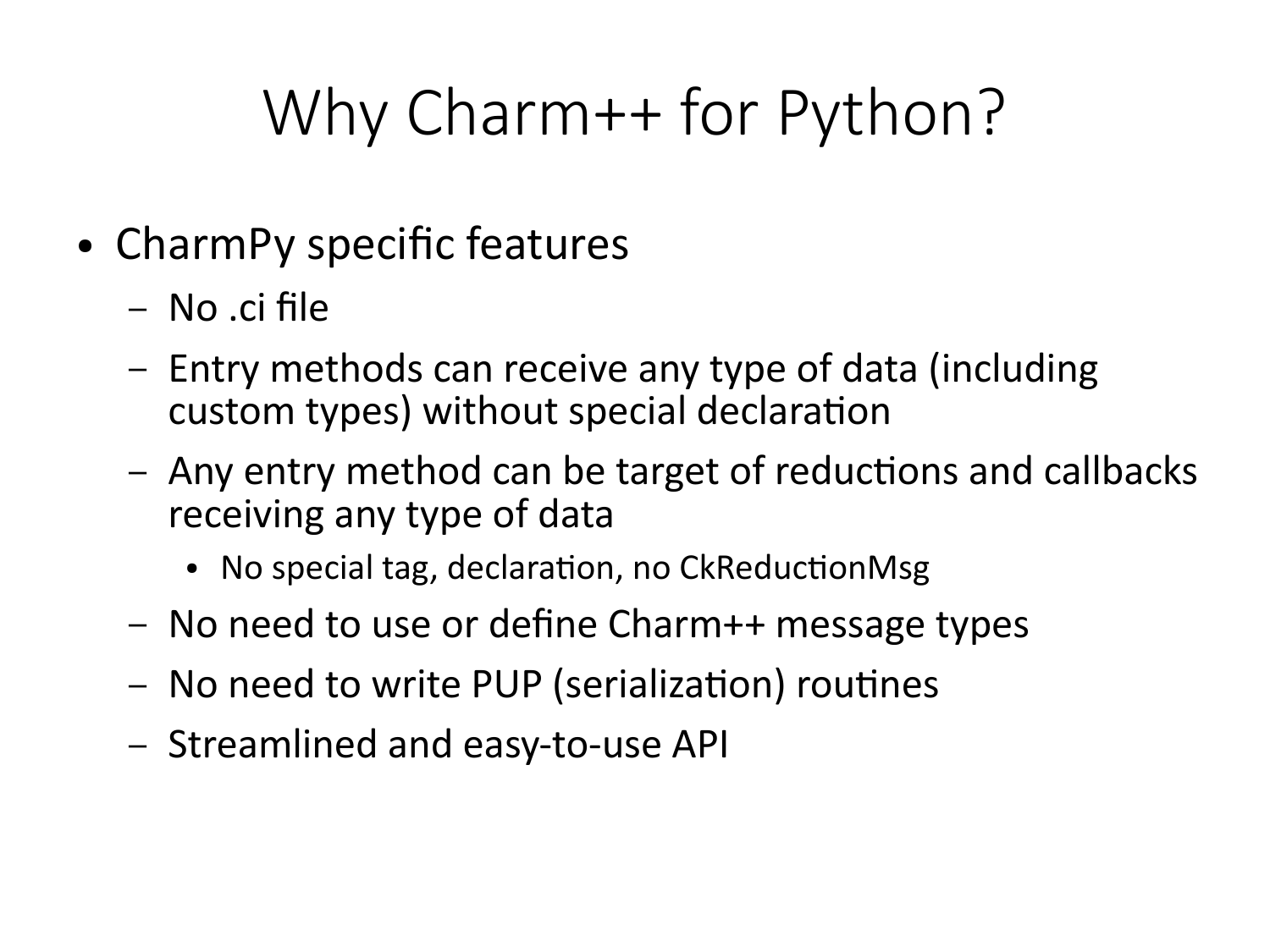# Why Charm++ for Python?

- Productivity (typically much less code)
	- Python has powerful high-level language features and extensive set of libraries
	- Fast prototyping and testng
- Integration with rich set of Python libraries (visualization, numerical, scientific, machine learning, data sets...)
- Performance can be comparable to  $C/C++$ depending on techniques used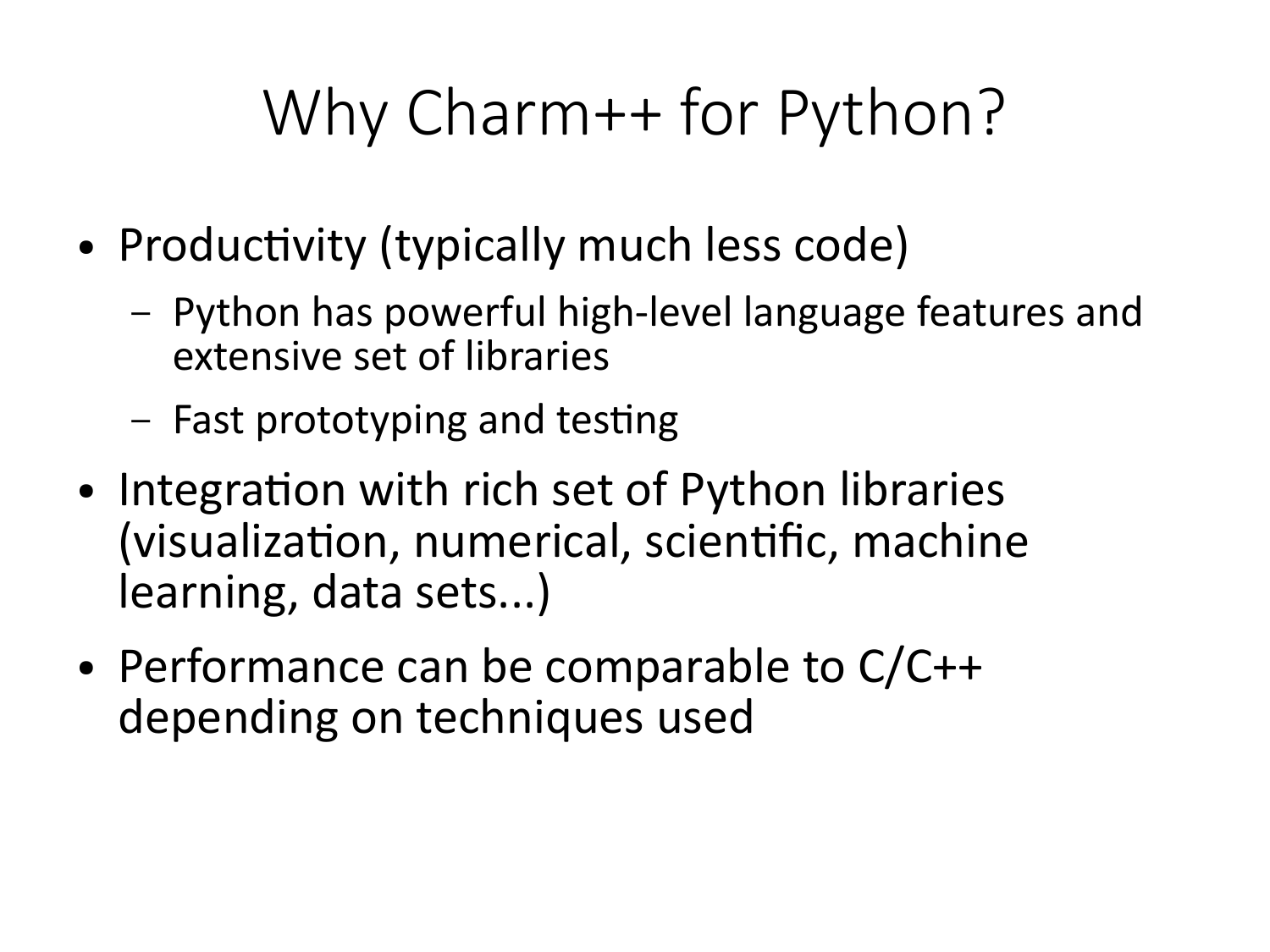- 2D  $X \times X$  box decomposed into cells  $\rightarrow$  2D (m  $\times$  n) chare array
- Varying number of particles per cell
- Each iteration, particles move random distance d < cell size in any direction
- Overdecomposition: multiple cells (chares) per core
- Load balancing every L iterations
- Full program is one file (97 lines)
- Runs on a supercomputer

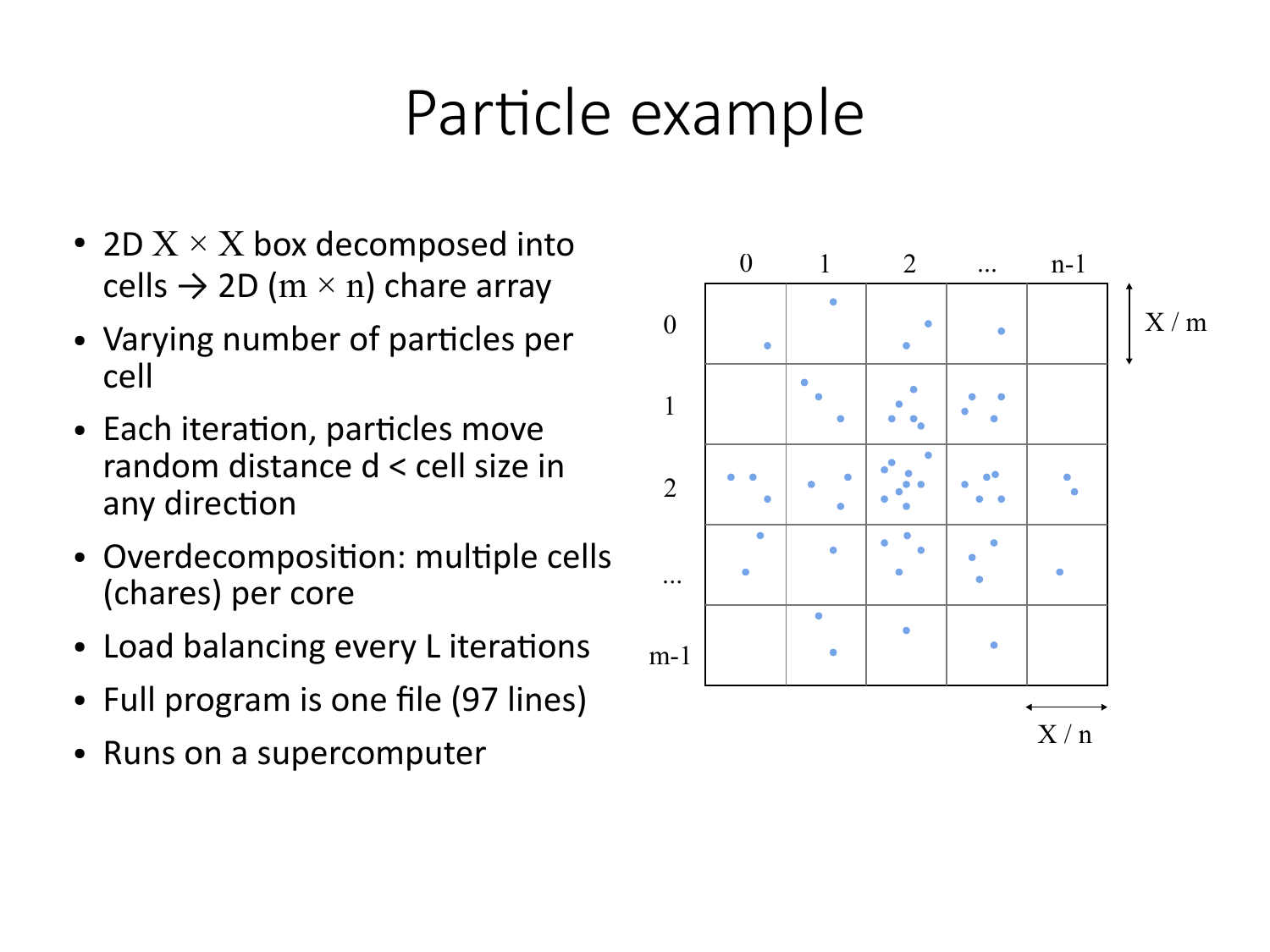- Particle objects
	- Will be sent between chares (no pup method needed)

```
class Particle:
   def __init__(self, x, y):
   ...
```
- Readonlies container (global object)
	- Objeects in container will be broadcast to all processes after mainchare constructor. Examples:

```
ro = readOnlies()
ro.SIM_BOX_SIZE = (100.0, 200.0)
ro.hi = "hello world"
ro.test_particle = Particle(21.2, 45.0)
```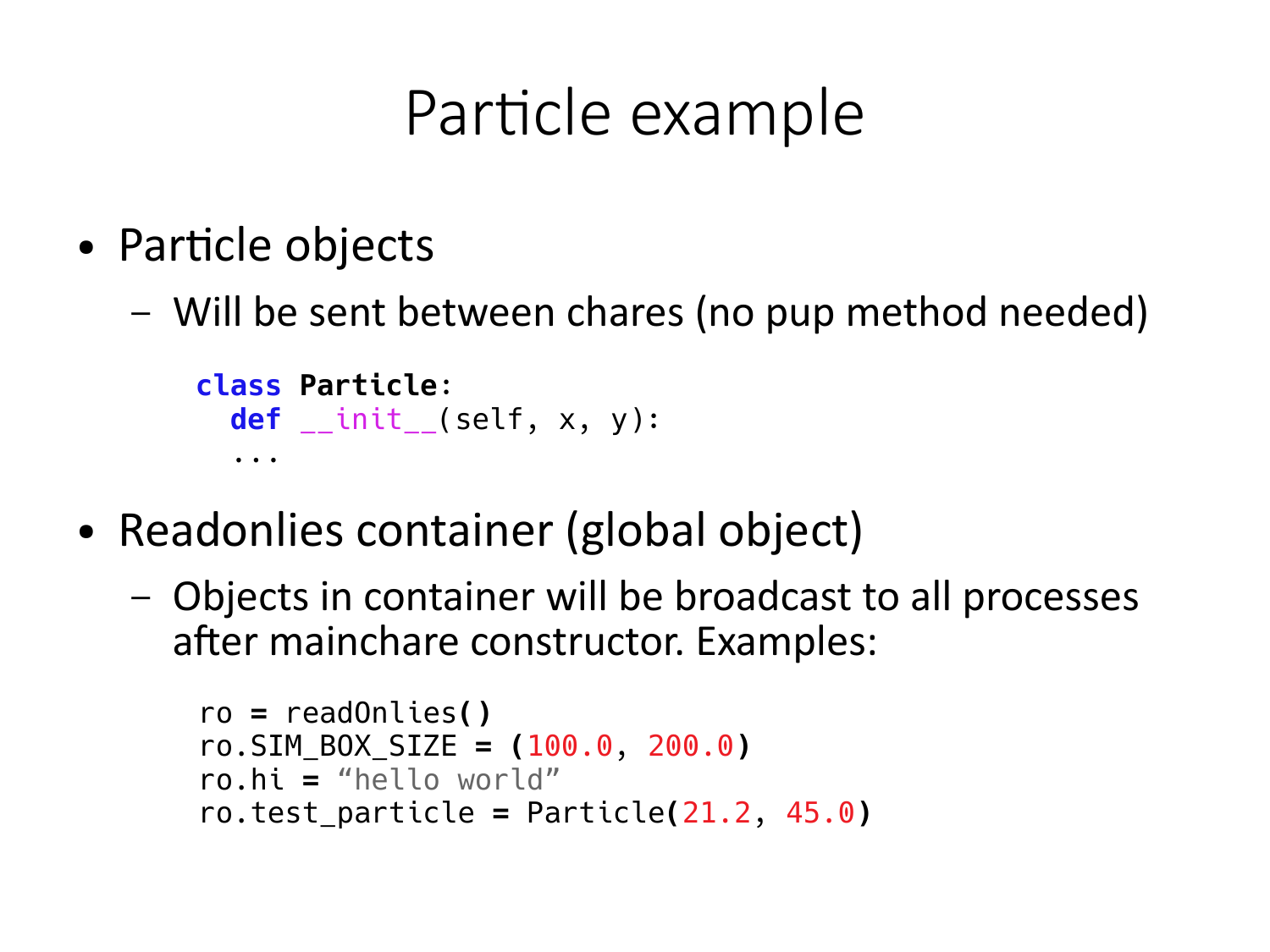• Mainchare constructor

```
class Main(Mainchare):
   def __init__(self, args):
     ro.mainProxy = self.thisProxy
     ro.cellProxy = charm.CellProxy.ckNew((12,12)) # 12x12 array
     ro.cellProxy.run() # invokes 'run' on every cell
```
• Cell (entry method invocation)

```
def run(self):
 ...
  for nb in self.neighbors: # nb is 2-tuple (elem index)
     ro.cellProxy[nb].updateNeighbor(self.iteration,
                                      outgoingParticles[nb])
```
# where outgoingParticles[nb] is Python list of Particle # objects to send to neighbor nb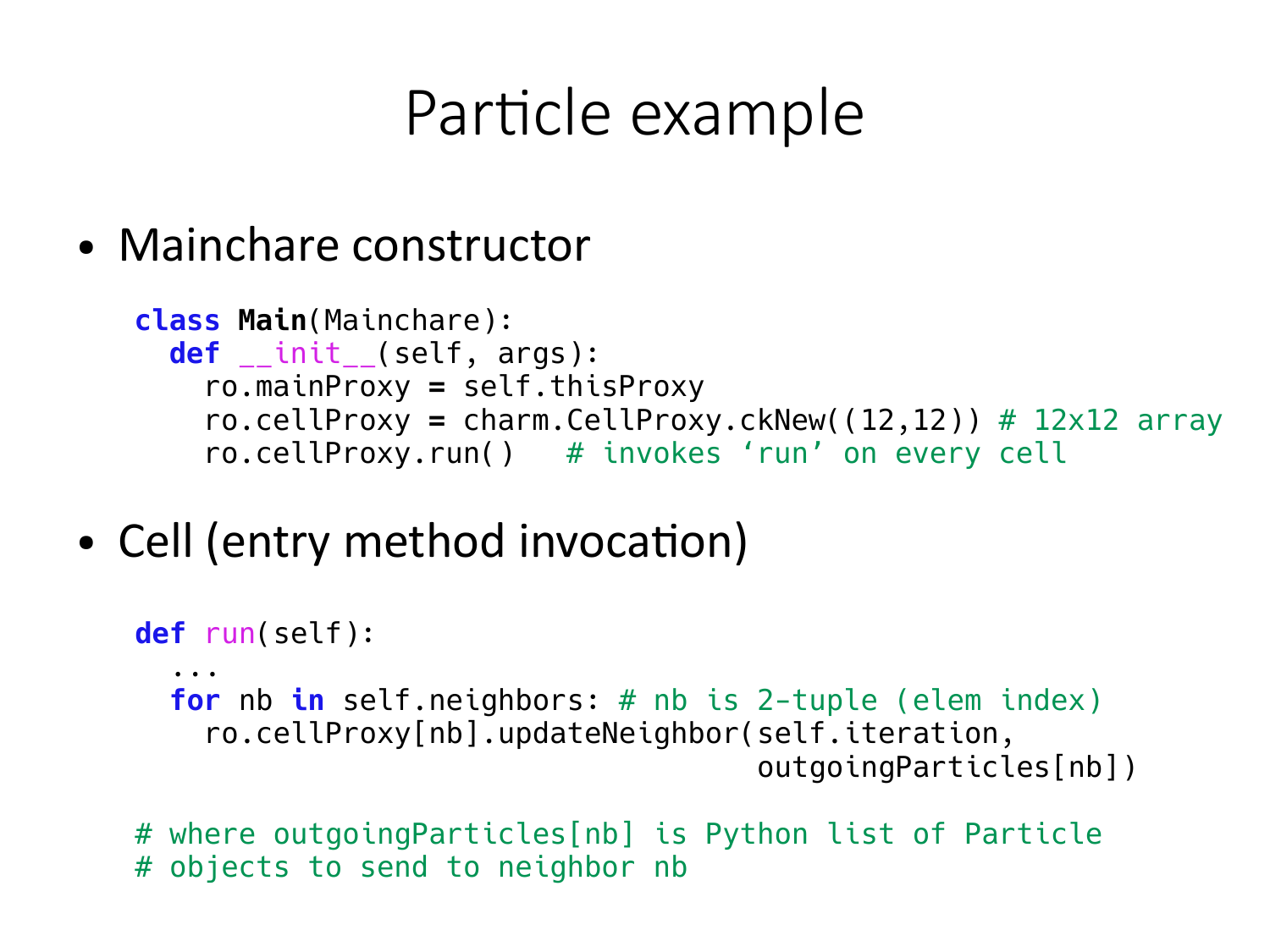- Entry methods and "when" construct
	- Entry method invoked when frst argument equals member variable

```
@when("iteration")
def updateNeighbor(self, iter, particles):
   self.particles += particles
 ...
```
• Reductions

self.contribute**(**len(self.particles), Reducer.max, Main.collectStats, ro.mainProxy**)**

```
Entry method in Main class:
def collectStats(self, result): print result
```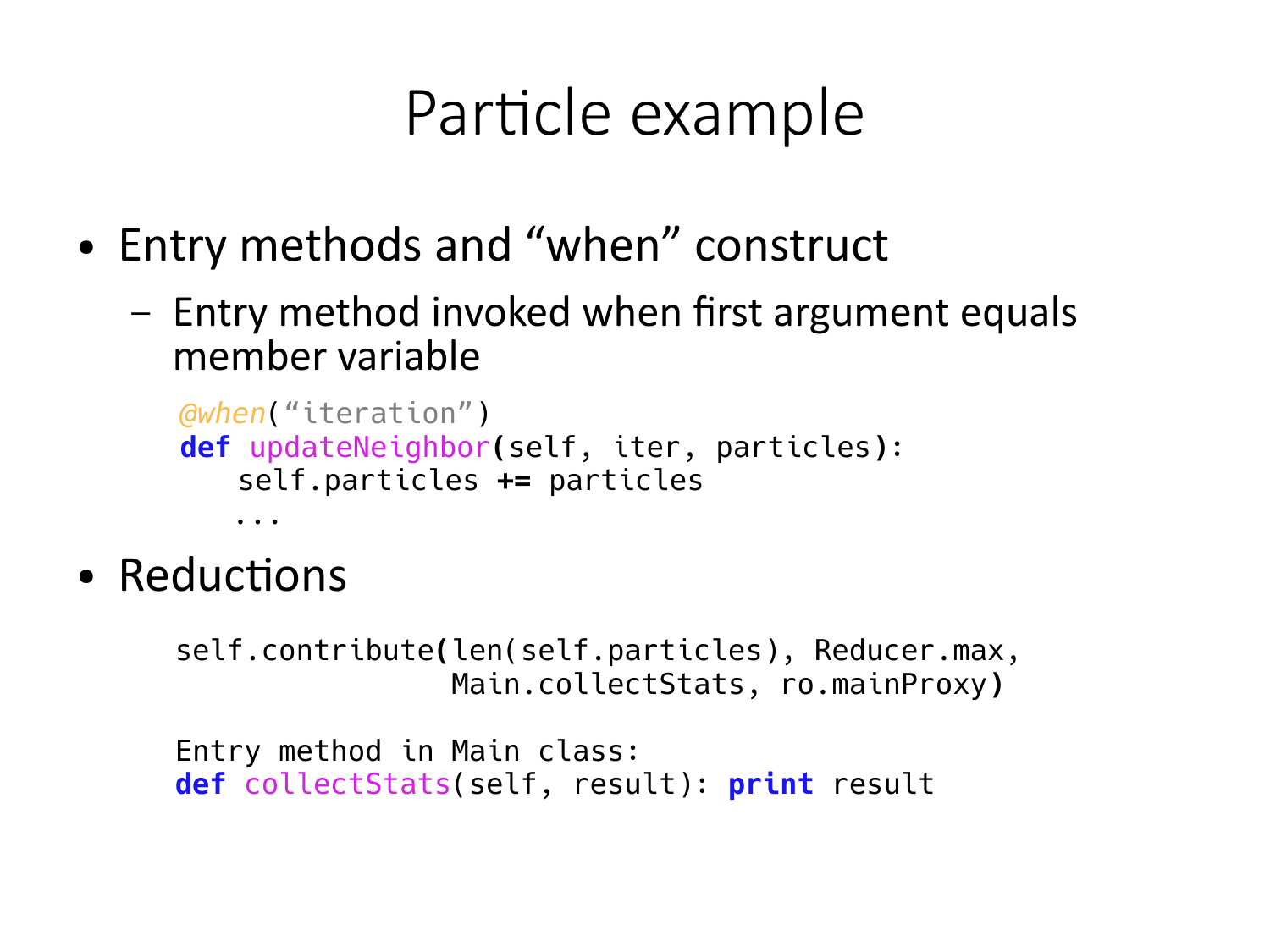# Performance

- NumPy + Numba
	- Numba can compile array-oriented and math Python code
	- Python can act as high-level language with critcal code being non-interpreted (compiled)
	- Numba can also generate GPU code
- CharmPy compatible with other Python interpreters (e.g. PyPy that uses JIT)
- Easy to run C/C++ code, solutions to run Fortran code also exist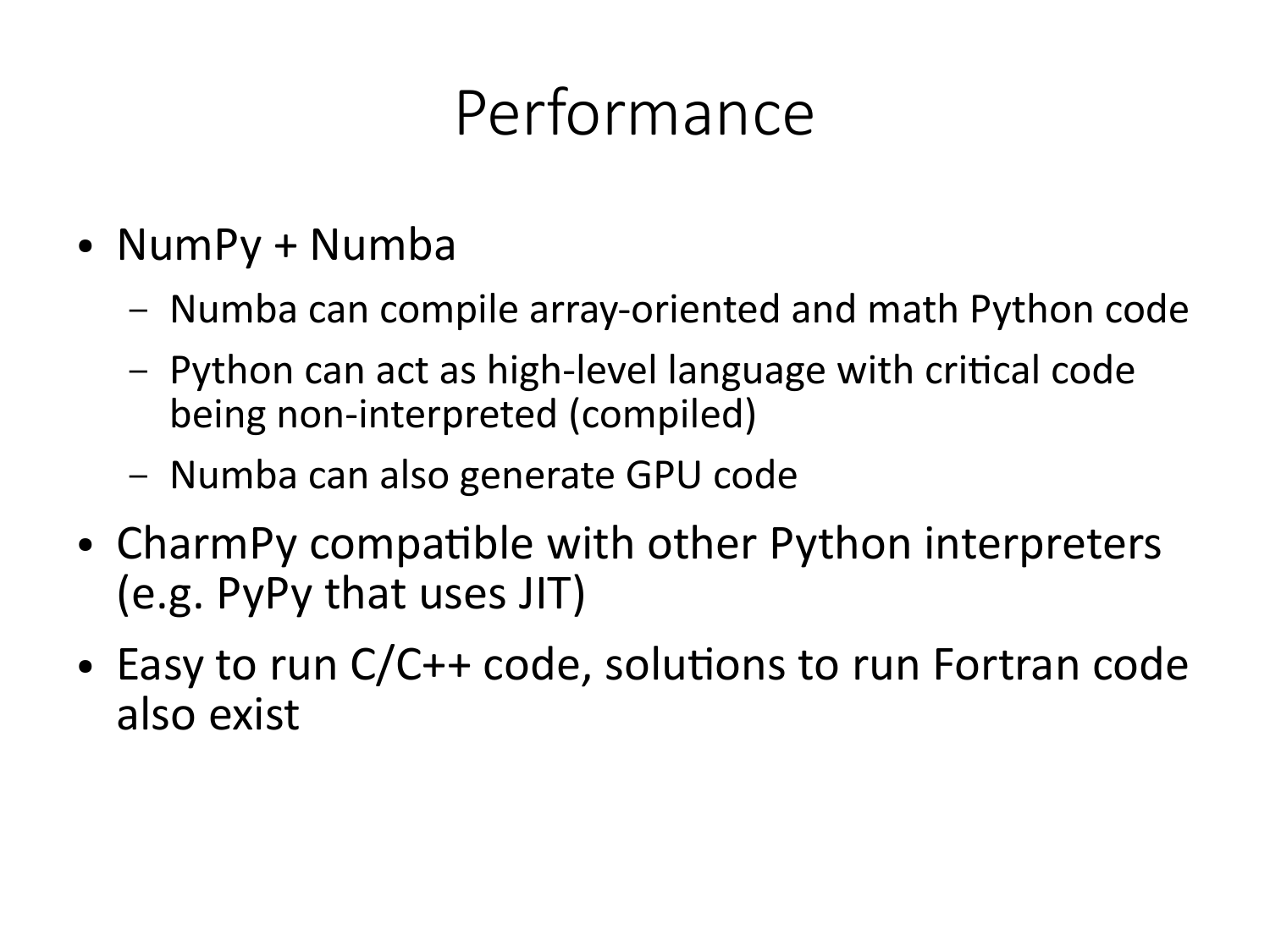# Thank you Questions?